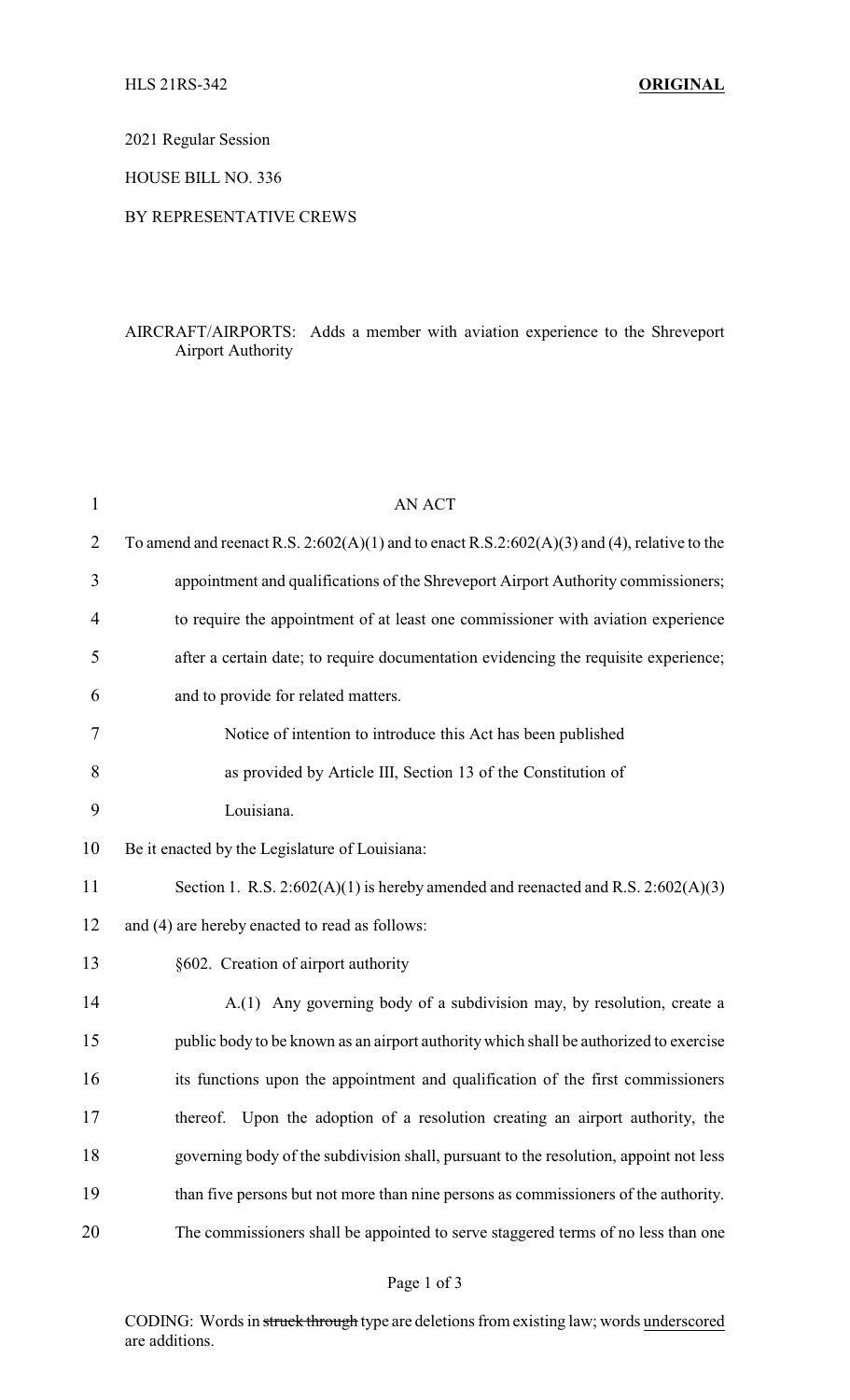| $\mathbf{1}$   | year, but not more than five years, except that vacancies occurring otherwise than by   |
|----------------|-----------------------------------------------------------------------------------------|
| $\overline{2}$ | the expiration of term shall be filled for the unexpired term in the same manner as     |
| 3              | the original appointment. Where the governing body of a subdivision creates an          |
| 4              | airport authority by resolution, such authority shall be perpetually in existence until |
| 5              | revoked by resolution of said governing body. Any airport district created by special   |
| 6              | act of the legislature shall be able to adopt a resolution or ordinance or take other   |
| $\tau$         | action by vote of a majority of the quorum.                                             |
| 8              | *<br>$\ast$<br>∗                                                                        |
| 9              | (3) At the expiration of a term occurring after August 1, 2021, the Shreveport          |
| 10             | Airport Authority shall appoint at least one commissioner who has a Federal             |
| 11             | Aviation Administration private pilot's license or has served as a required aviation    |
| 12             | crew member in the United States. Documentation shall be provided to comply with        |
| 13             | this requirement. Thereafter, the Shreveport Airport Authority shall make               |
| 14             | appointments in a manner to ensure that at least one member who either has a            |
| 15             | Federal Aviation Administration private pilot's license or has served as a required     |
| 16             | aviation crew member in the United States is always seated.                             |
| 17             | (4) Where the governing body of a subdivision creates an airport authority              |
| 18             | by resolution, such authority shall be perpetually in existence until revoked by        |
| 19             | resolution of said governing body. Any airport district created by special act of the   |
| 20             | legislature shall be able to adopt a resolution or ordinance or take other action by    |
| 21             | vote of a majority of the quorum.                                                       |
| 22             | ∗<br>∗<br>∗                                                                             |

## DIGEST

The digest printed below was prepared by House Legislative Services. It constitutes no part of the legislative instrument. The keyword, one-liner, abstract, and digest do not constitute part of the law or proof or indicia of legislative intent. [R.S. 1:13(B) and 24:177(E)]

| HB 336 Original | 2021 Regular Session | Crews |
|-----------------|----------------------|-------|
|-----------------|----------------------|-------|

**Abstract:** Requires the Shreveport Airport Authority have at least one commissioner with pilot or aviation crew member experience.

Present law authorizes a governing body of a subdivision to create an airport authority, and authorizes the authority to exercise its functions when appointed as a qualified

CODING: Words in struck through type are deletions from existing law; words underscored are additions.